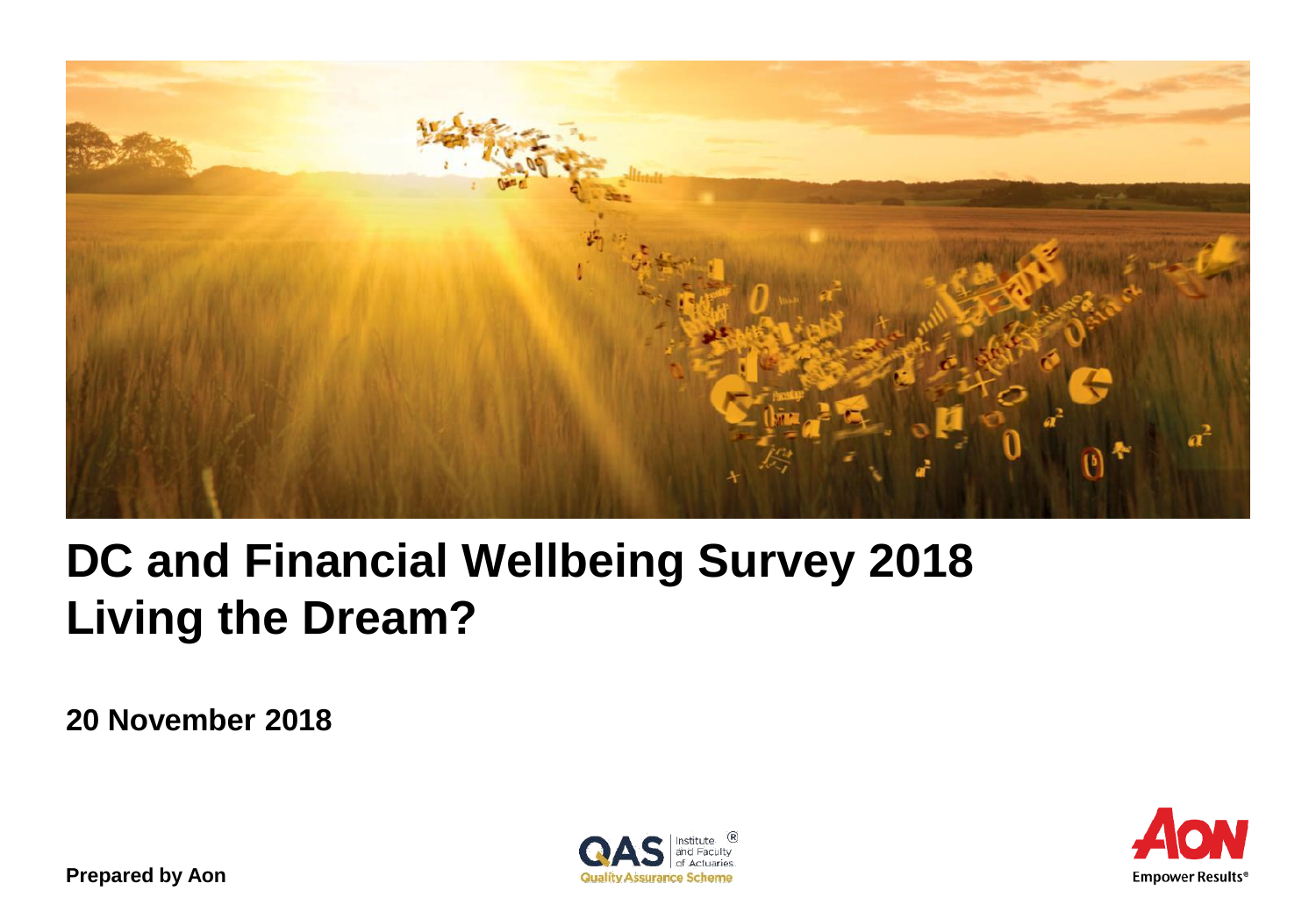

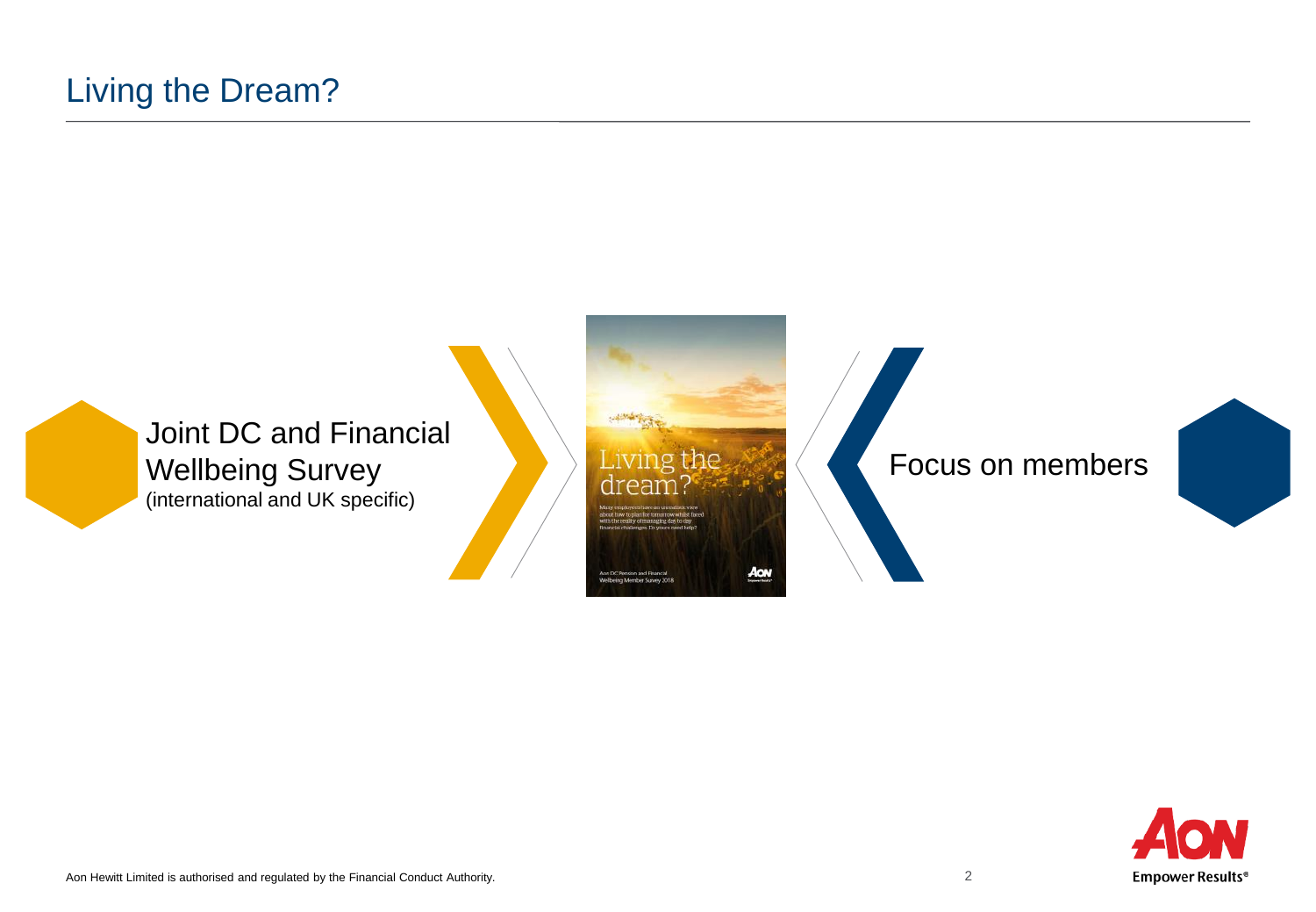# Your speakers and what are we going to cover today?



**Sophia Singleton FIA Partner and Head of DC Consulting**



**Steven Leigh Senior DC Consultant** 



**Debbie Falvey ACII FPFS H&B EMEA DC Proposition Leader**



### Key findings

Putting it into practice

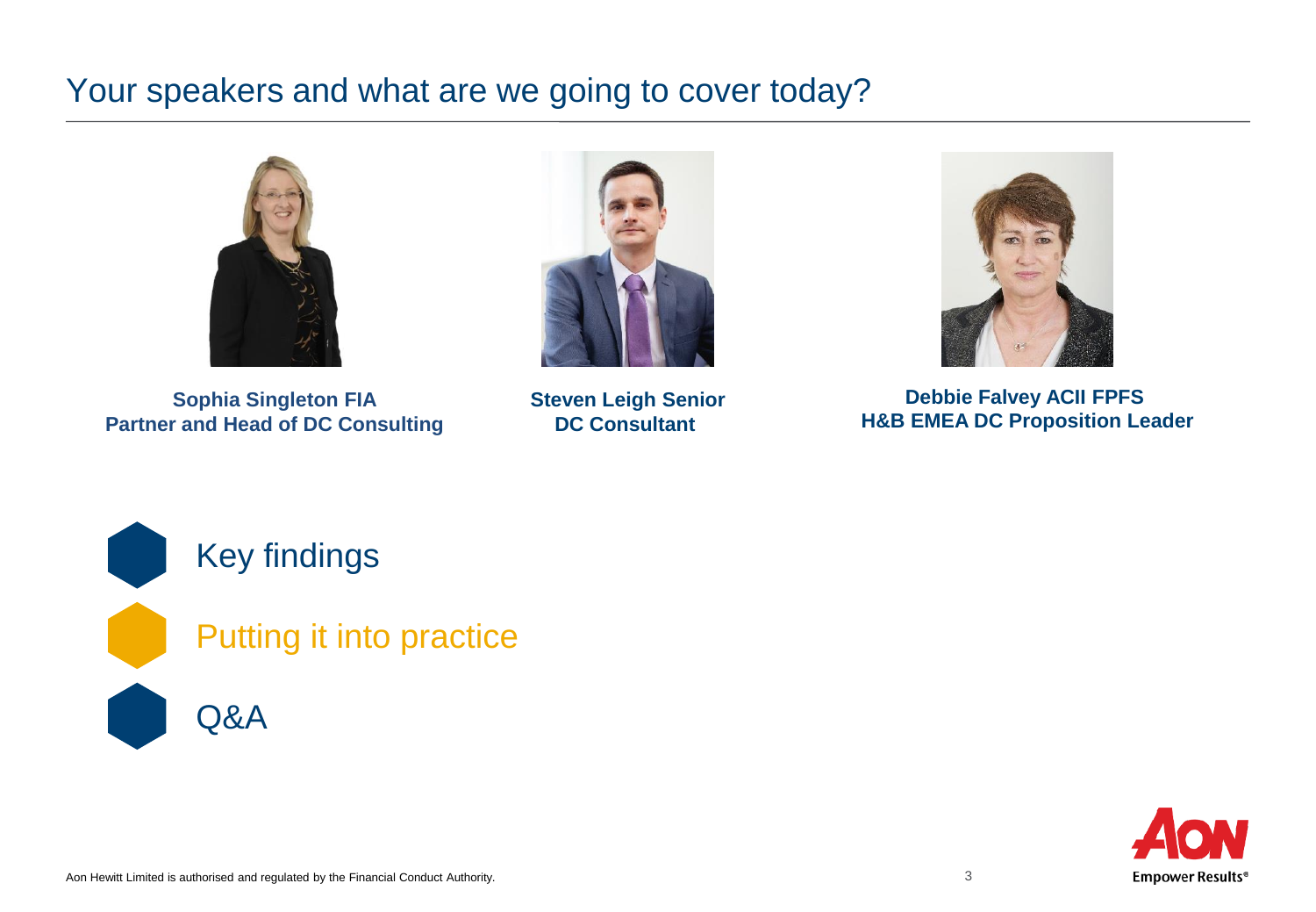



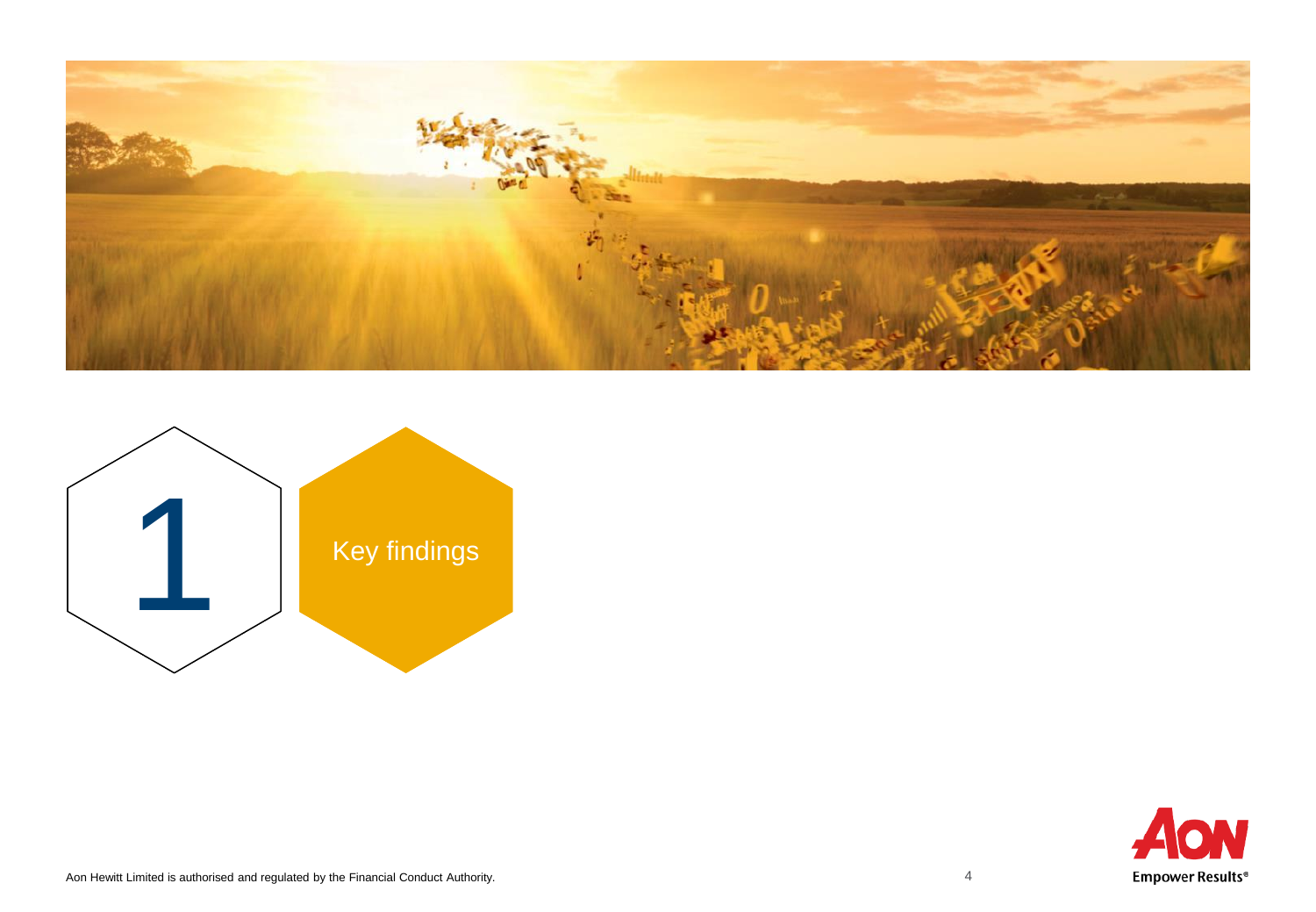### Results - Emerging themes



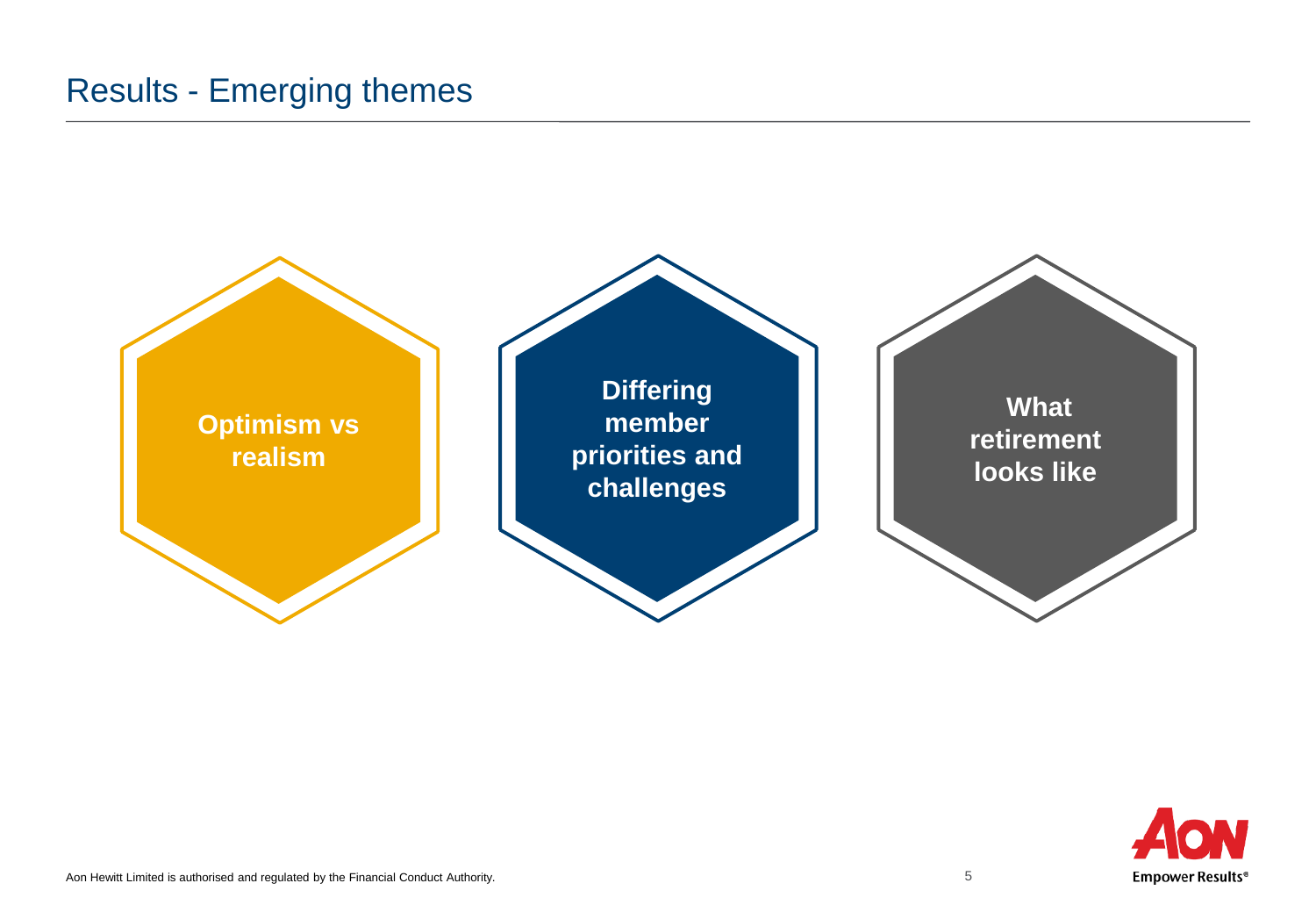### Real people real challenges



### **Members at different stages of life need varying support**

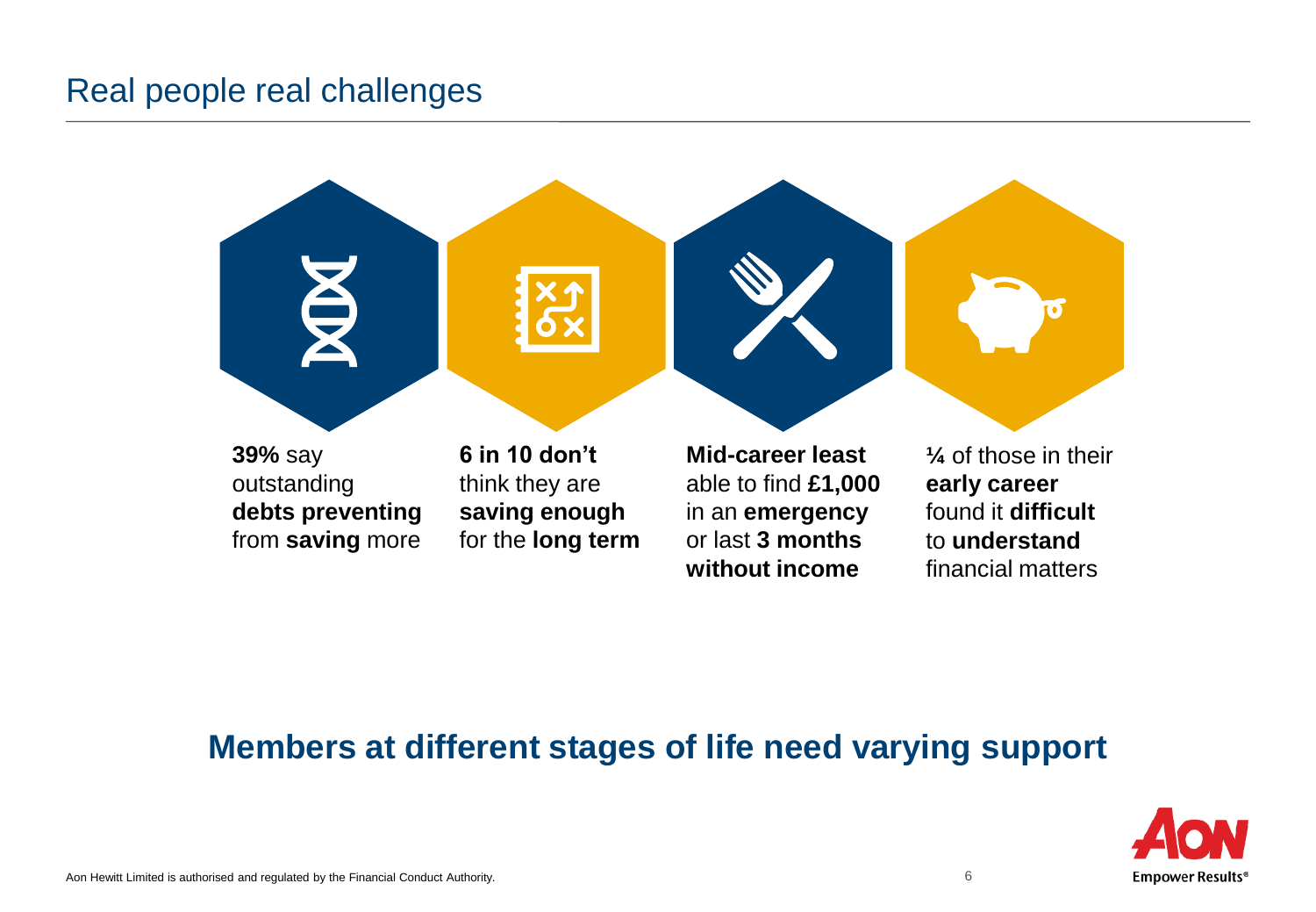### How are employees planning for retirement?



"The biggest thing I struggle with is piecing together all the different bits of pension that I've accumulated everywhere."

### **Employees need to understand what their current level of saving will deliver**

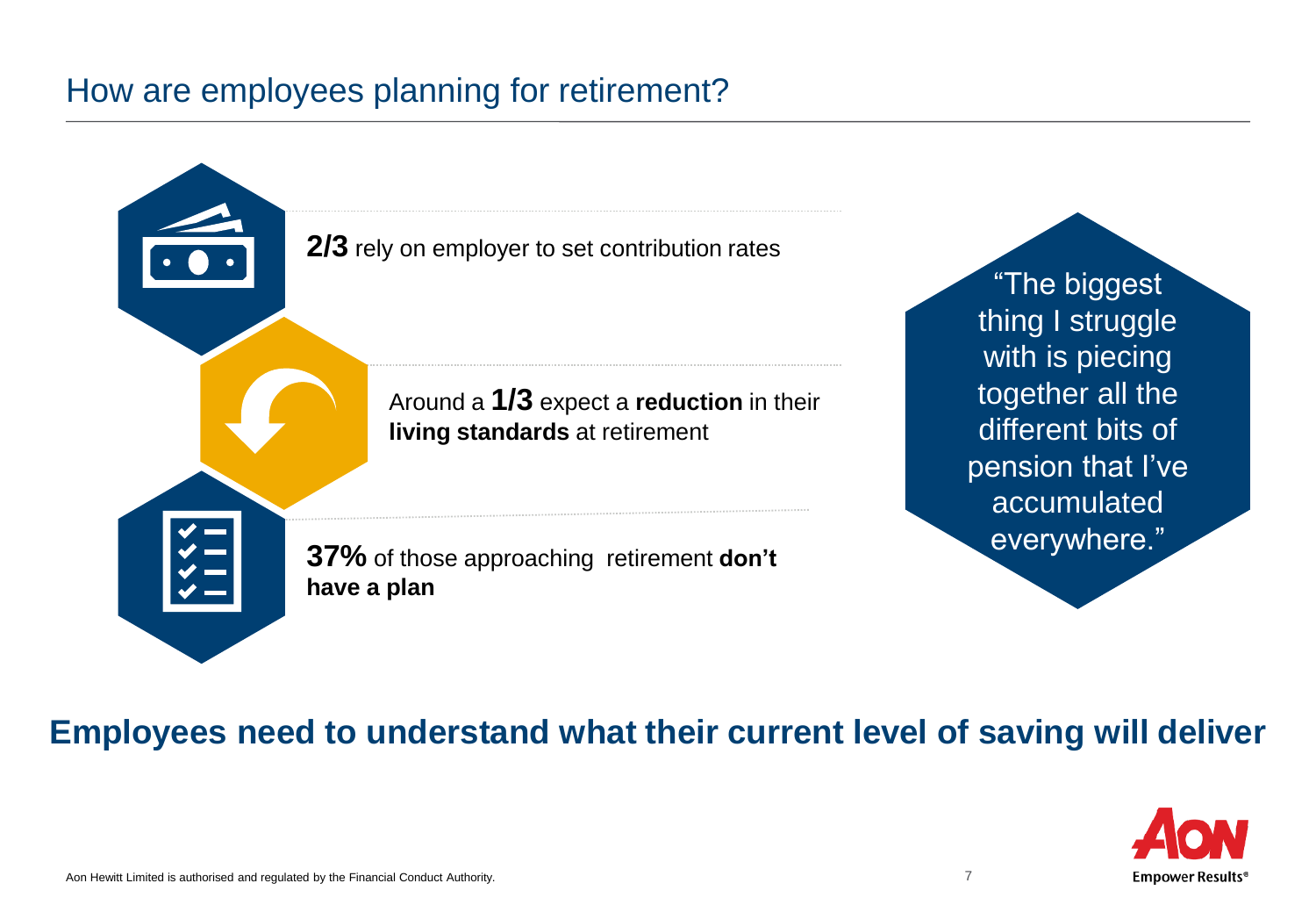### What does retirement look like for employees?



### **Different support is needed to support a different lifestyle in retirement**

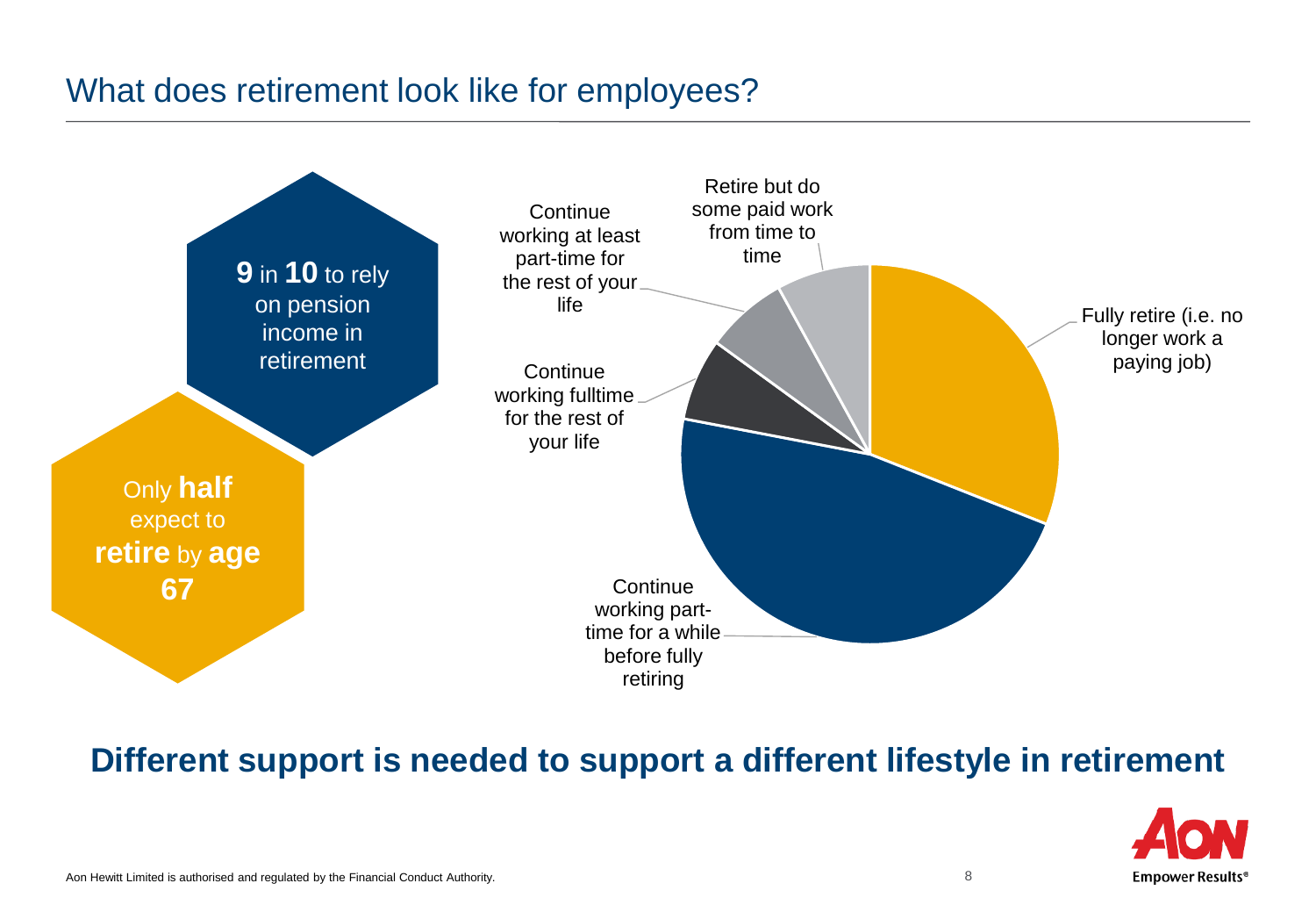### Why do these results matter?



#### Figure 5. Sickness absence rate: by age group, UK, 1993 and 2016

### **Employers**

- Poor financial wellbeing impacts employees and the wider business
- Planning allows employees to retire at a time of their choosing
- An aging workforce has implications on benefit costs as well as working patterns and succession planning

Source: Labour Force Survey - Office for National Statistics

#### Source(s):

https://www.ons.gov.uk/employmentandlabourmarket/peopleinwork/labourproductivit [y/articles/sicknessabsenceinthelabourmarket/2016#which-groups-have-the-highest](https://www.ons.gov.uk/employmentandlabourmarket/peopleinwork/labourproductivity/articles/sicknessabsenceinthelabourmarket/2016#which-groups-have-the-highest-sickness-absence-rates)sickness-absence-rates

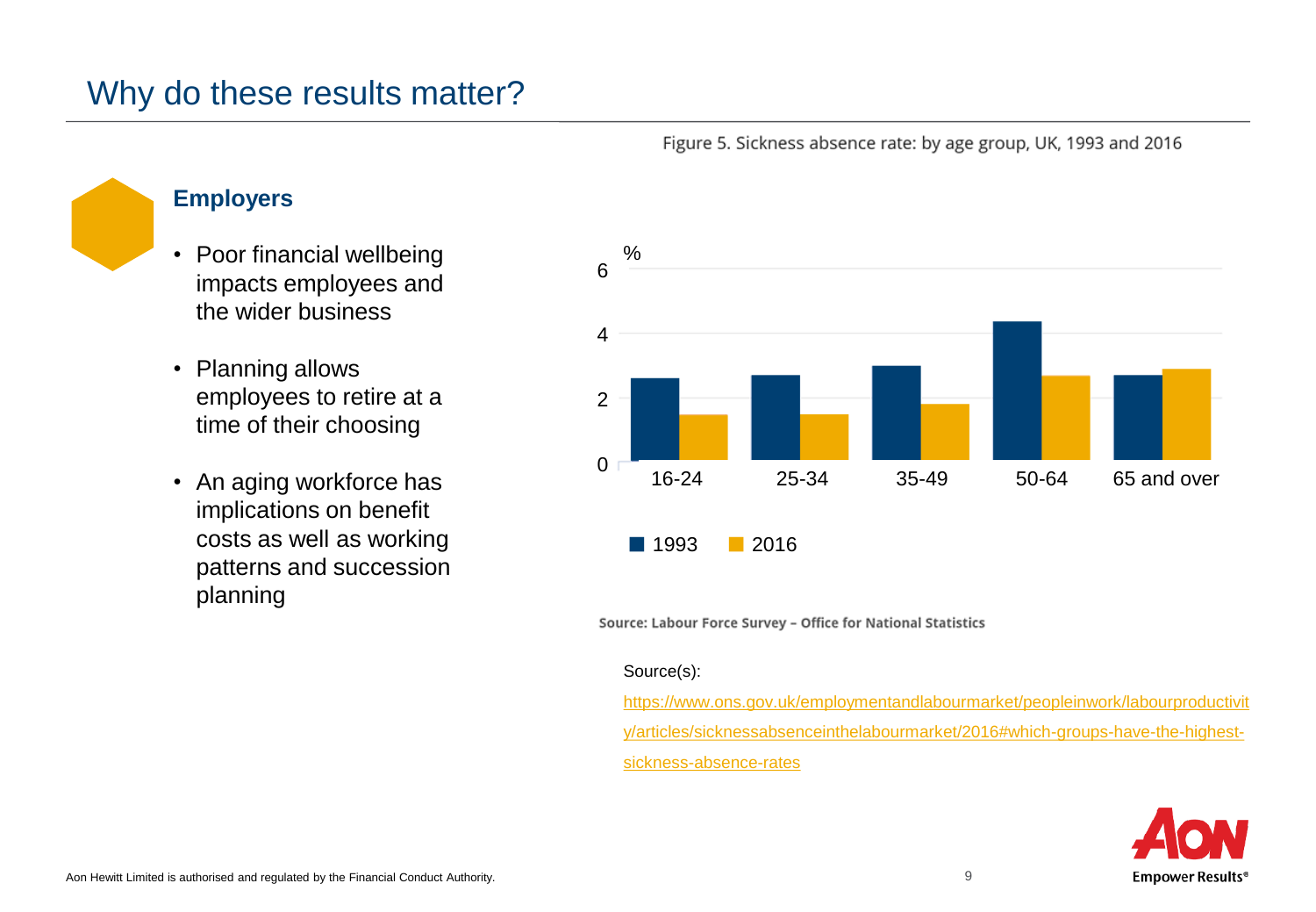### Why do these results matter?



### **Trustees**

- Understanding members is key to making appropriate decisions
- Without wider financial context, pension communications will be less effective
- DC members could be working longer and retiring in different ways



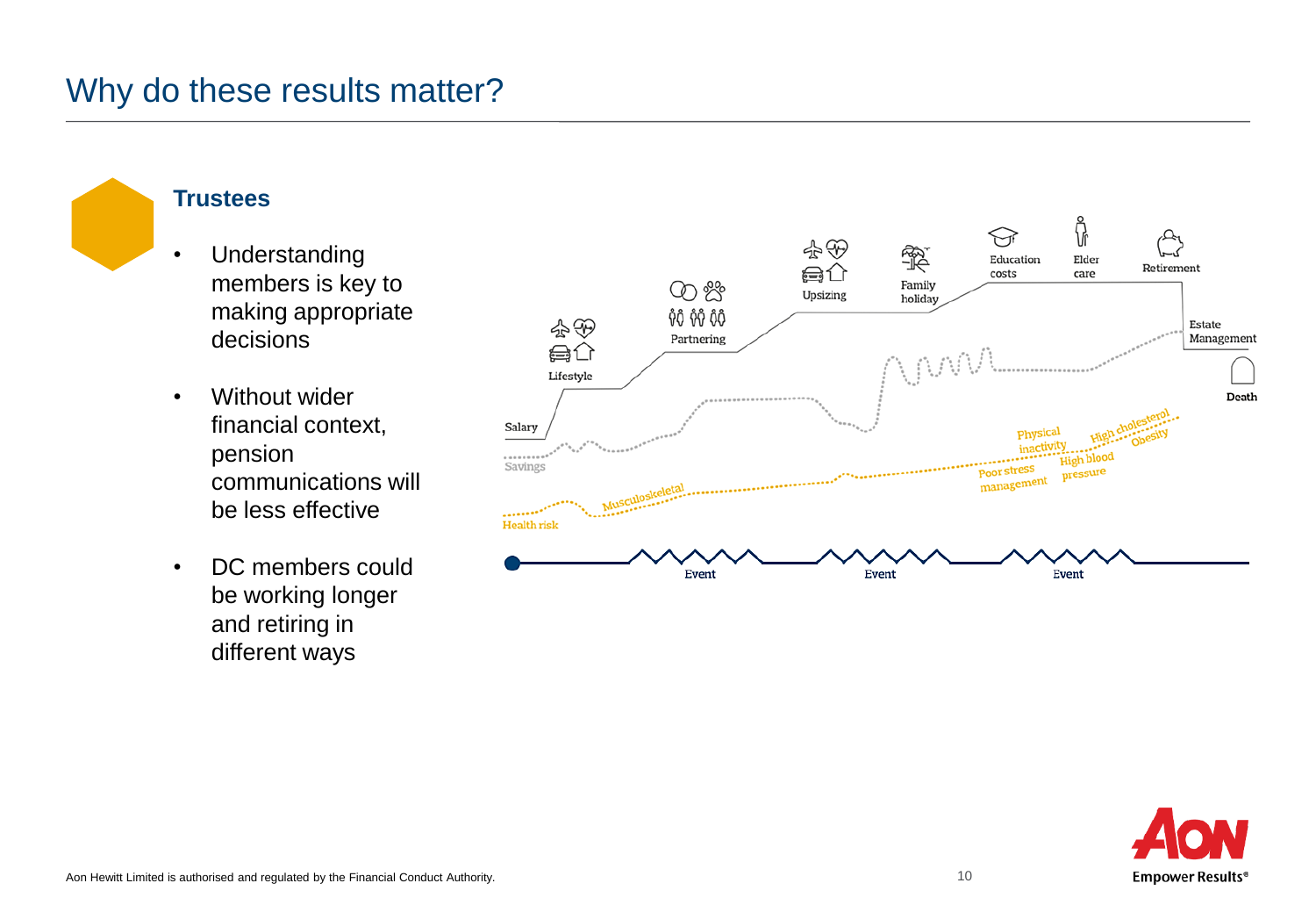

- Most open to help<br>• Most likely to bude
- Most likely to budget
- Biggest users of technology
- Least likely to engage
- Mid-life MOT
- Pension dashboard
- Decision making support
- Support with transition
- Retirement income solutions

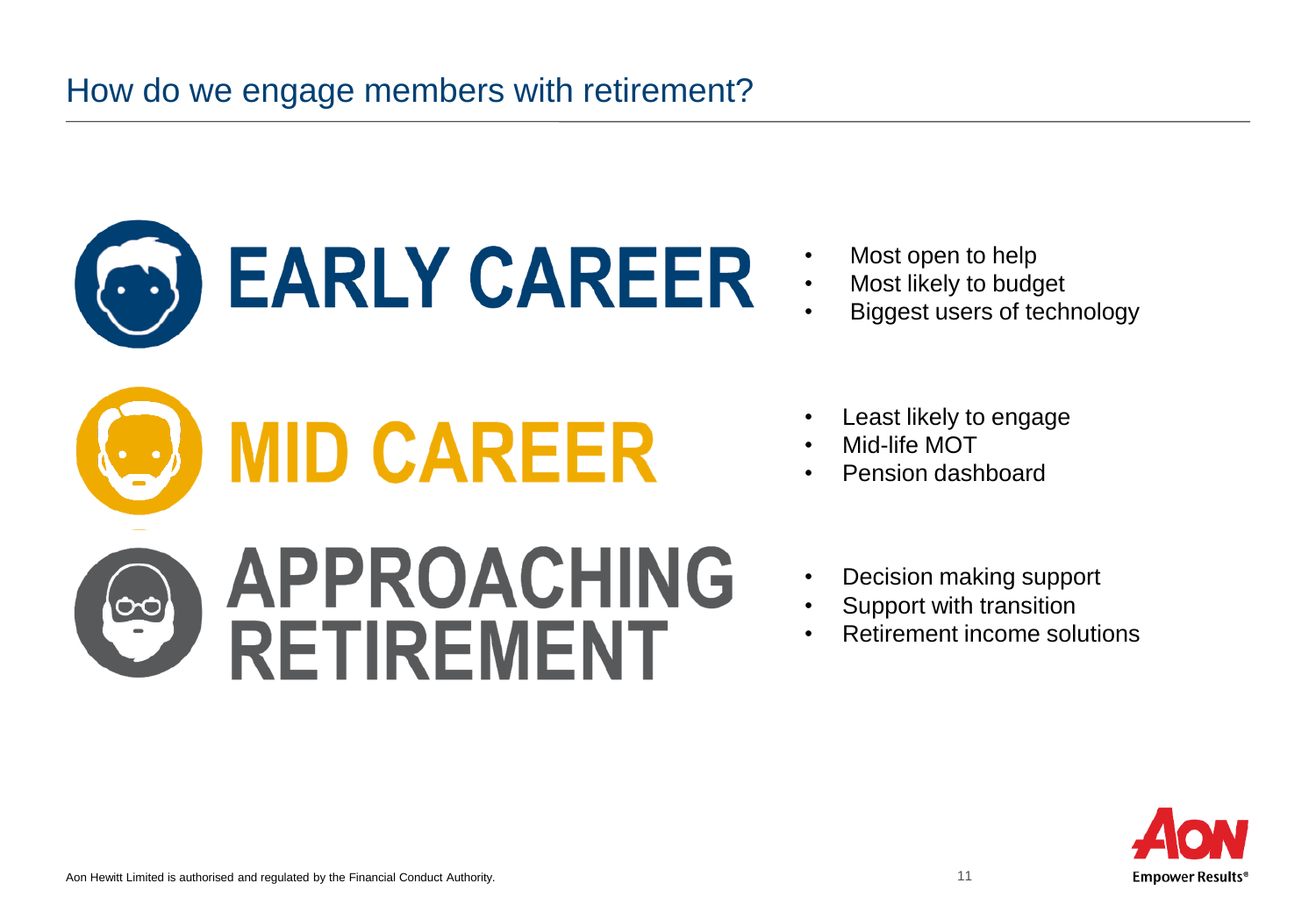Paying for college/university Budgeting Managing my debt Saving for emergencies Tax and estate planning Spending savings during retirement Saving for long term goals other than… Understanding and creating a financial plan Insurance (disability, life, critical illness, etc) Saving for retirement

"Why should I consider putting some money away for something 40, 50 years down the line, when I want my money now to be able to live my life?"

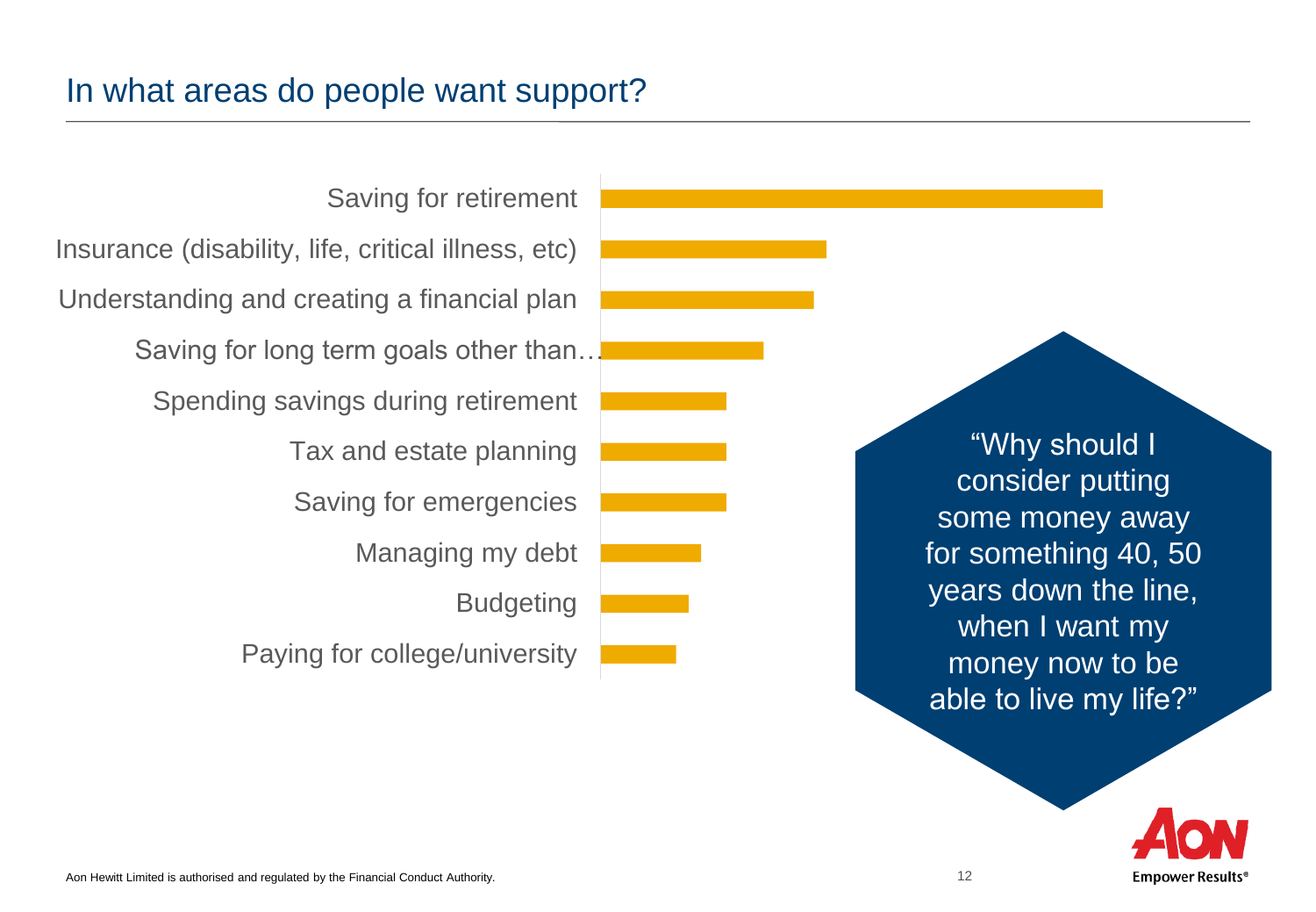### What does a financial wellbeing framework look like?

|                                   | <b>Prepare</b>                                                                                                                                                                            | Plan                                                                                                                                                                                                                                                         | <b>Protect</b>                                                                                                                                                                                                 | <b>Preserve</b>                                                                                                                                                                                |
|-----------------------------------|-------------------------------------------------------------------------------------------------------------------------------------------------------------------------------------------|--------------------------------------------------------------------------------------------------------------------------------------------------------------------------------------------------------------------------------------------------------------|----------------------------------------------------------------------------------------------------------------------------------------------------------------------------------------------------------------|------------------------------------------------------------------------------------------------------------------------------------------------------------------------------------------------|
|                                   |                                                                                                                                                                                           |                                                                                                                                                                                                                                                              |                                                                                                                                                                                                                |                                                                                                                                                                                                |
|                                   | <b>Build financial</b><br>knowledge and<br><b>skills</b>                                                                                                                                  | Build short, medium<br>and long term financial<br>plans                                                                                                                                                                                                      | Be ready for<br>the<br>unexpected                                                                                                                                                                              | Transitioning into<br>retirement and<br>understand needs<br>after working life                                                                                                                 |
| <b>Types of</b><br><b>support</b> | Debt and credit<br>management<br>> Cash flow and<br>budgeting tools<br>$\rightarrow$ Emergency fund<br>> Savings basics<br>> Student loans<br>> Financial education<br>> Decision support | > Initial assessment and<br>action plan<br>> Retirement<br>income/adequacy<br>> Housing needs/goals<br>> Future education<br>> Savings and investment<br>> Medical and fitness<br>$\rightarrow$ Tax planning<br>> Financial guidance,<br>advice and planning | > Emergency savings<br>> Health insurance<br>> Voluntary benefits<br>Writing a will<br><b>Disability</b><br>Life, Critical Illness<br>Accident<br><b>Medical cover</b><br><b>ID Theft / Legal</b><br>Auto/Home | > Financial planning<br>$\rightarrow$ Estate planning<br>> Retirement cash flow<br>> Draw down strategies<br>> Retirement income<br>solutions in-plan vs.<br>out-of-plan<br>> Managed drawdown |

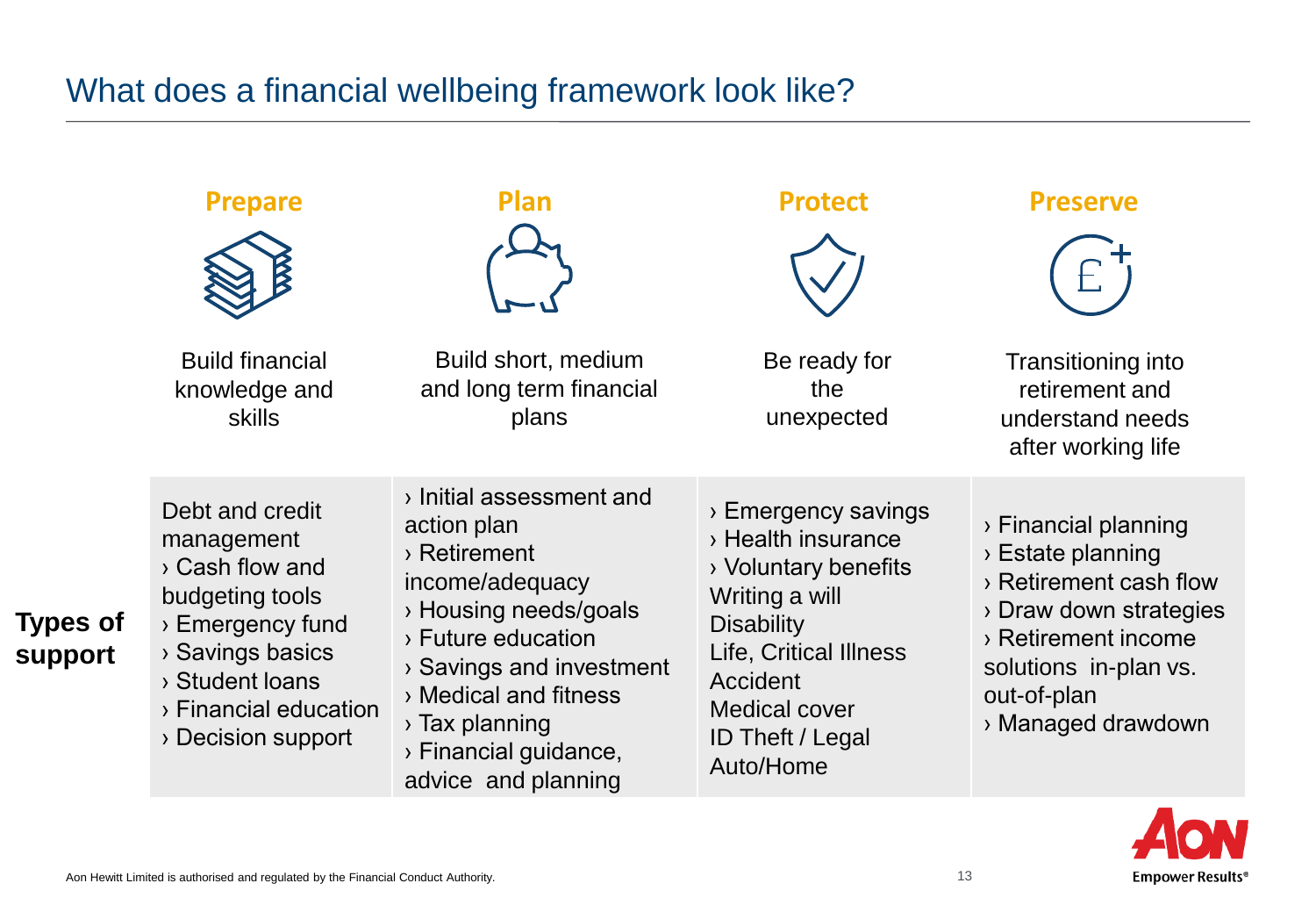



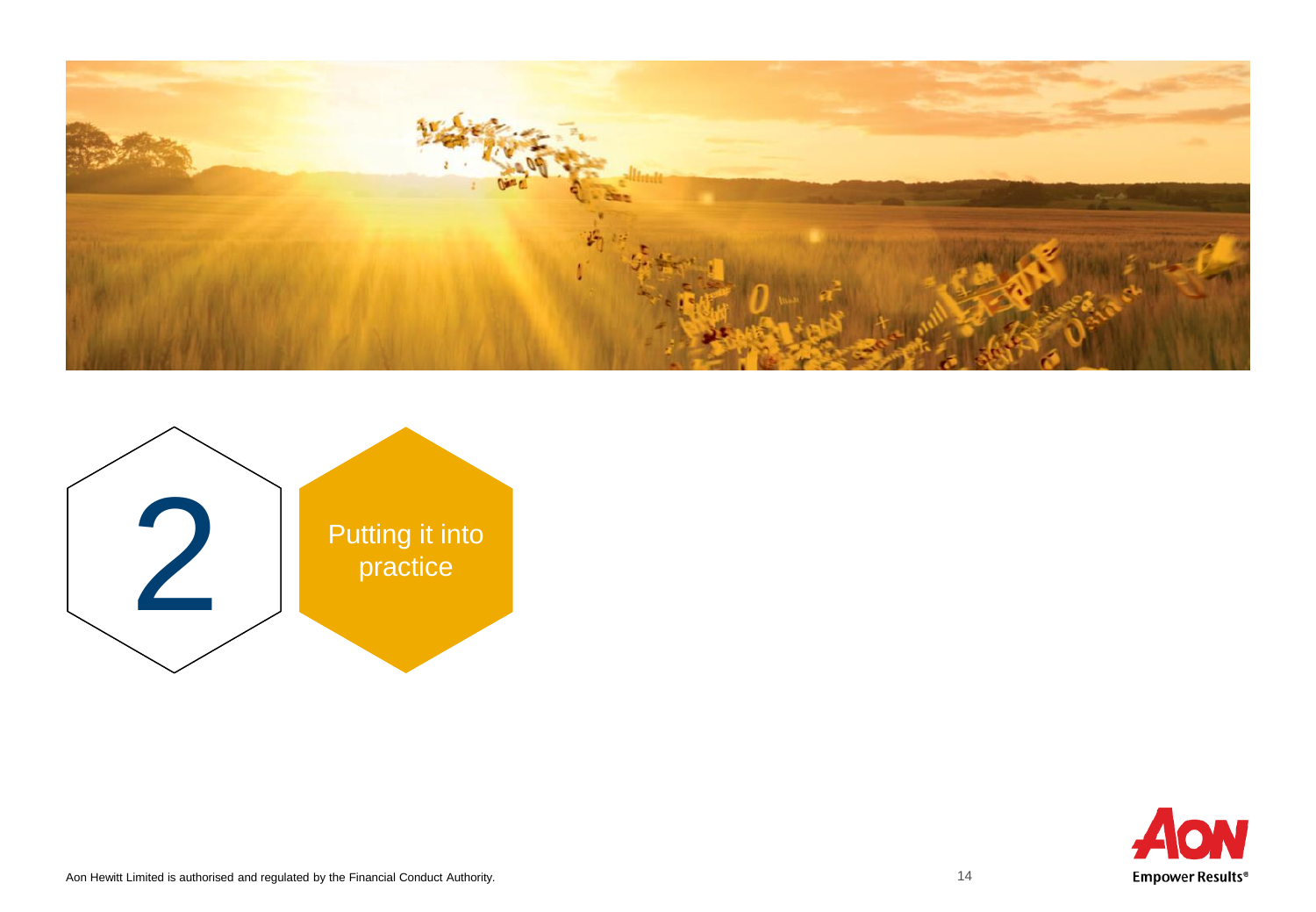### Next steps

#### **Employers**

- Understand workforce and pressure points
- Understand what you already provide and identify gaps
- Consider the impact on workforce planning of changing retirement expectations

#### **Trustees**

- Understand members and wider financial context
- Align communications with specific needs and help members to set individual targets
- Provide support for flexible retirement







# **Please let us know if you wish to explore these questions with us**

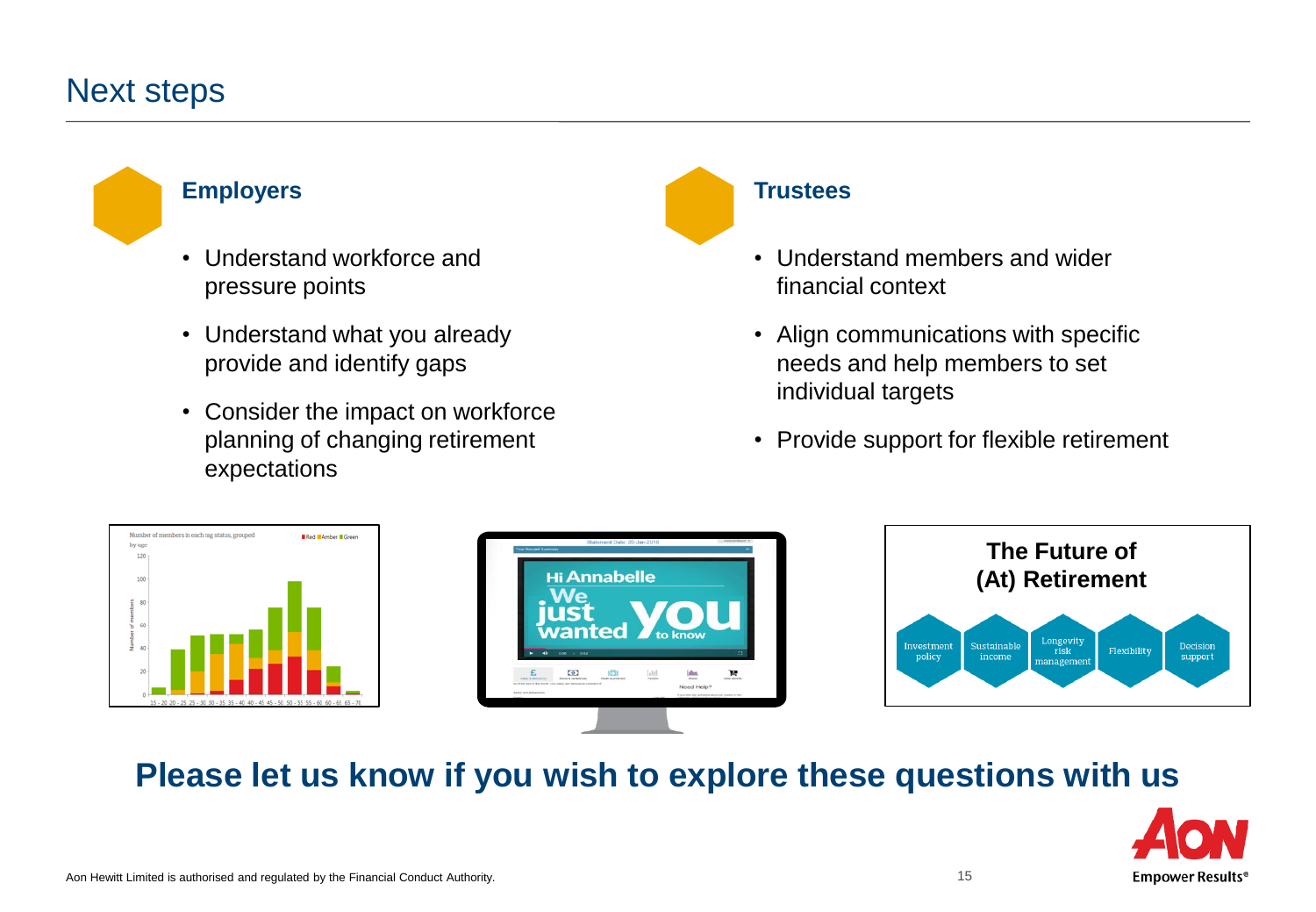



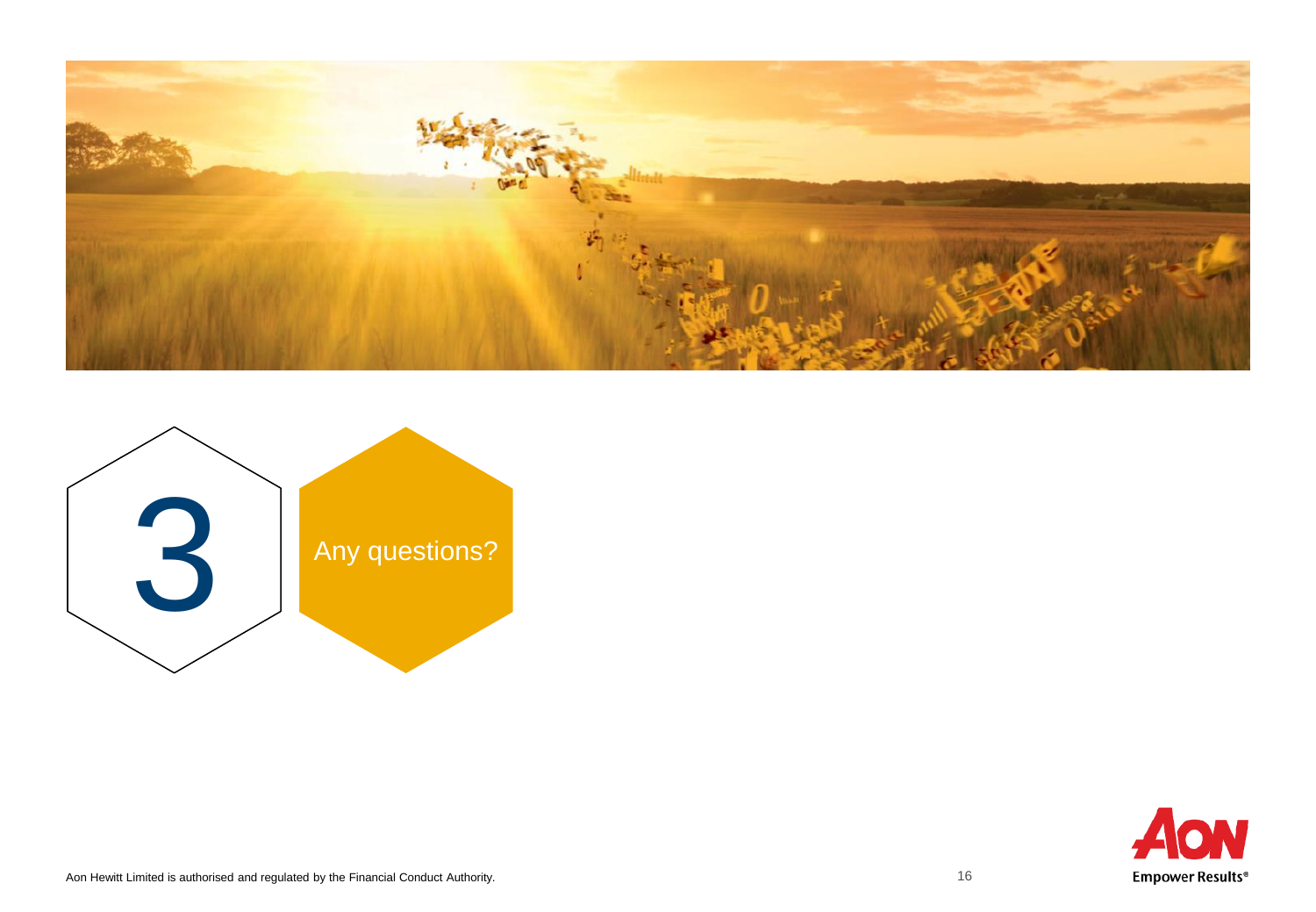### Contact Us



**Sophia Singleton FIA Partner and Head of DC Consulting Aon** Retirement and Investment Practice Parkside House, Ashley Road, Epsom, KT18 5BS t +44(0) 1372 733674 | i 81253674 | m +44(0) 7852 897589 [sophia.singleton@aon.com](mailto:sophia.singleton@aonhewitt.com) | [www.aon.com](http://www.aon.com/)



**Steven Leigh Senior DC Consultant Aon** 3 The Embankment | Sovereign Street | Leeds | LS1 4BJ m +44 (0)7920 213 471 | t +44 (0)113 394 3424 [Steven.Leigh@aon.com](mailto:Steven.Leigh@aon.com)



**Debbie Falvey ACII FPFS H&B EMEA DC Proposition Leader Aon Employee Benefits** 25 Marsh Street Bristol BS1 4AQ Internal: 8154 4215 Direct +44 (0) 117 900 4215 Mobile 07803 878860 [debbie.falvey@aon.com](mailto:debbie.falvey@aon.com) | | [www.aon.co.uk/employee-benefits](http://www.aon.co.uk/employee-benefits)